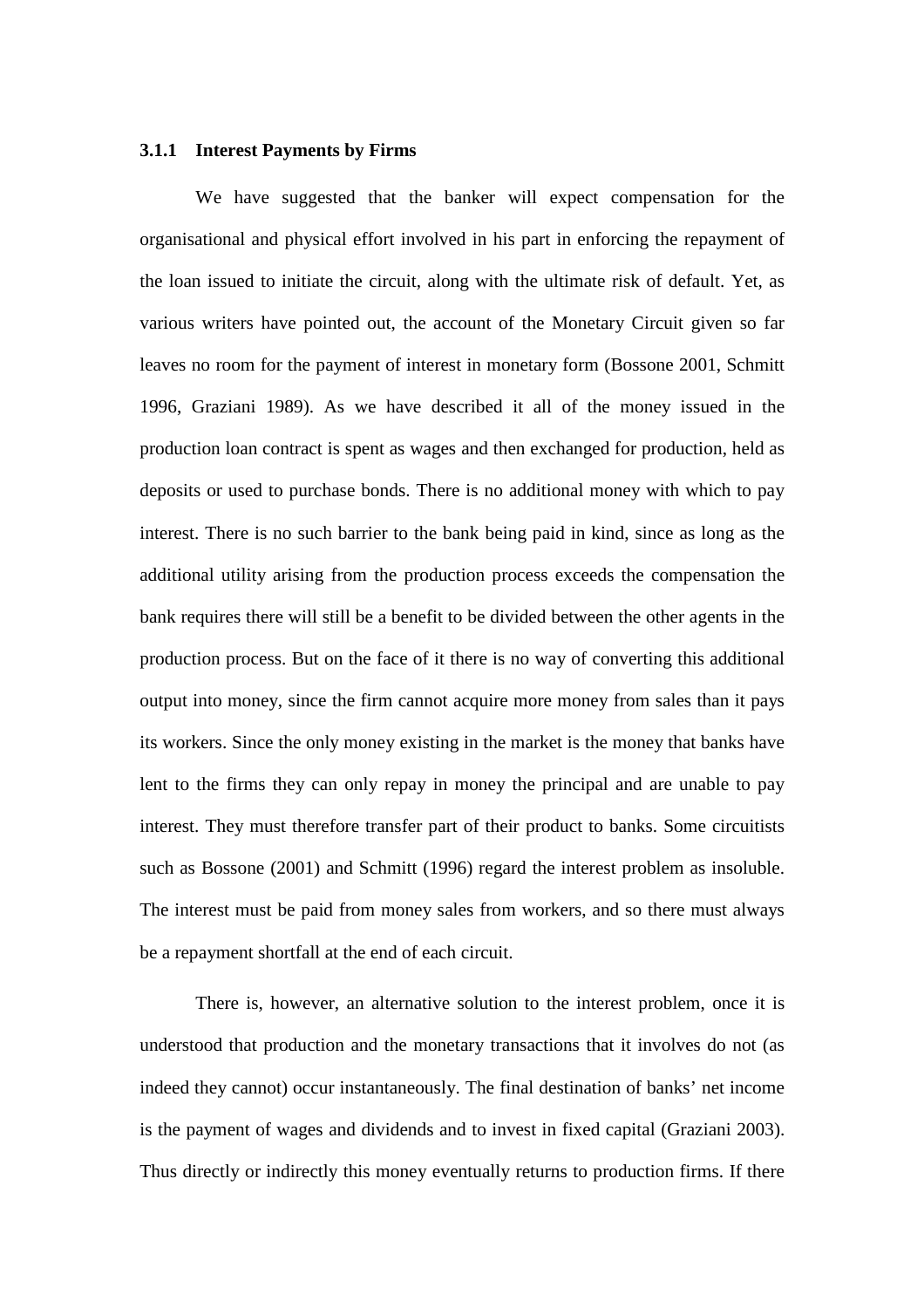is a positive time interval between issuing of the initial loan and the payment of the final wage and/or a positive time-interval between the first instalment of sales receipts and the last of any particular circuit, then a firm can pay interest to the bank in the form of money, receive it once more in money, use it again to pay its suppliers, and so use it to repay its loan in the usual way. Of course the bank or those to whom it transfers its interest payments may opt not to spend this money, which will leave a repayment shortfall for the firm, in the same way as money-holding by consumers.

The final effect of the dual passage through the firm of interest payments is in fact exactly the same as if there had been simply a transfer of goods in kind from the firm to the bank as compensation for loan provision.

> Firms must either sell part of their output and/or physical assets to the banks, or ask for extension in the form of new loans' (Seccareccia 1996, p411).

 In the case of loan extensions firms become increasingly indebted to the banking system. In an economy with multiple consumer-goods firms, however, the interpolation of additional transactions means that the final recipients of goods purchased with money paid as interest will not generally be households employed by the firm that paid it. But the principle of the procedure is unaltered. In the final analysis, the payment of interest represents a transfer of real goods away from wageearners. There is an issue of timing; if extra money is not to be required, then interest payments must be recycled back to firms within the production period.

We show the flow of interest payments in **Figure 3.6.** At **Time 0**, a £100 loan has been paid and this money is seen as a deposit belonging to Firm F. At **Time 1**, an interest payment of £10 is due, and is transferred to Bank A. Bank A can simply represent this as a transfer from the firm's deposits to households deposits where in this case the households are employees of the bank. When these households spend to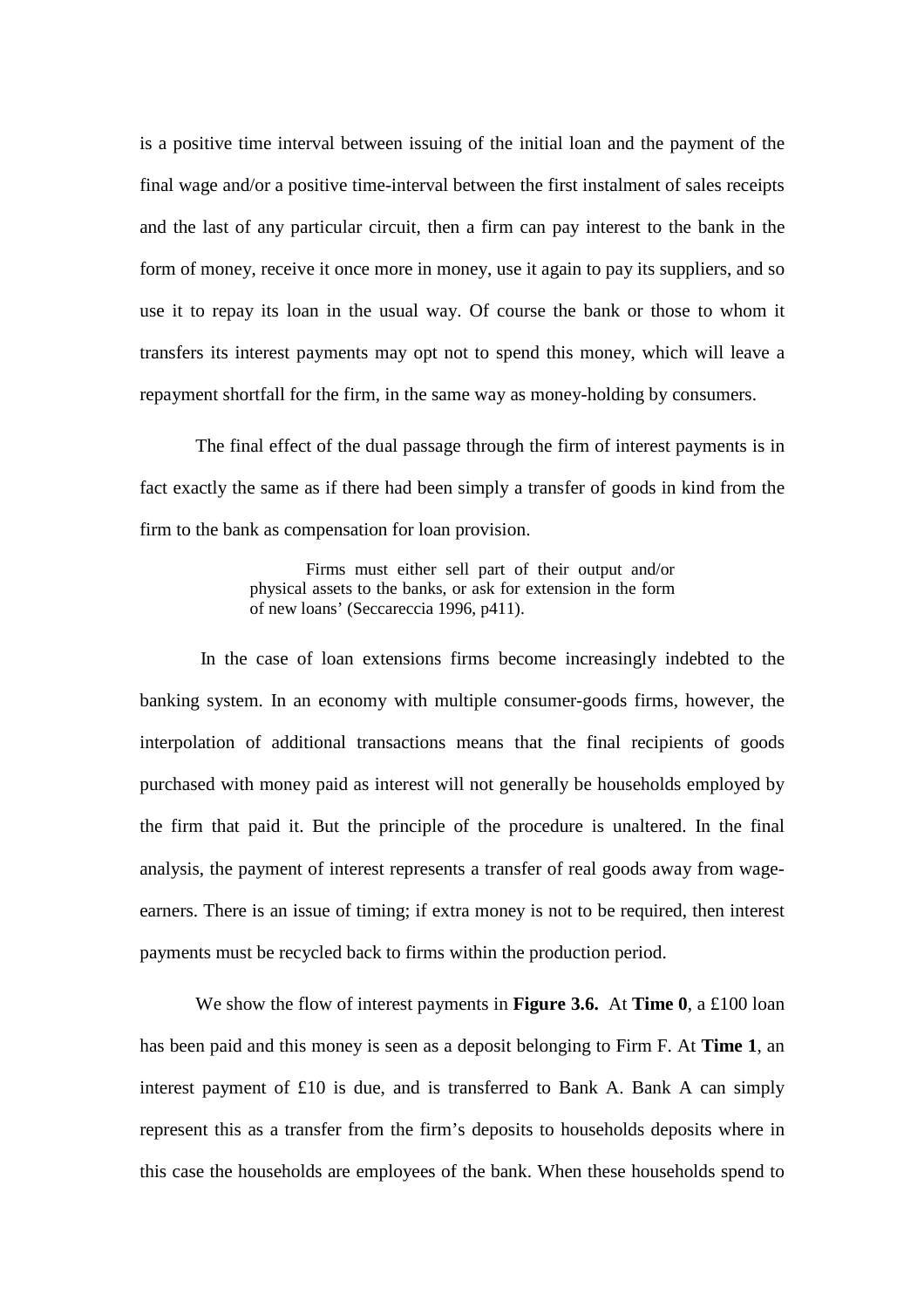purchase goods from Firm F, the process is reversed and the balance sheet position at **Time 2** reverts to that at **Time 0**. 1

# *3.2 The Nature and Role of Profits*

One of the fundamental issues in linking monetary flows with the real economy is the issue of profit – the excess of firms' revenue over their costs. In the era of corporations with widely dispersed ownership, the term profits is not necessarily a helpful one. It requires careful definition. Dividends are paid out as part of a 'quasi-contractual' obligation to the household sector, at the discretion of the executive of firms. Their macroeconomic importance is in terms of distribution, not activity level. What is left as 'retained earnings' represents the firms' discretionary cash flow for investment and growth of the national productive base (Eichner 1987, p545). It is this discretionary fund that we are mainly interested in for the economic analysis of the firms sector.

'Profits' play an important role in the firms sector of the economy. They are generally regarded as the barometer of a successful and socially useful business. Presumably this is partly a view of the ability of the firm to produce desired output. Economically the importance of profits is that they allow firms a certain discretion in their future path. The additional resources acquired allow the firm to choose and purchase capital goods to enhance its future production as it sees fit. Assuming a knowledge advantage of the firm as it operates day-to-day in its own market, this should represent an efficient use of society's scarce resources. There is a conflict here with the strict neoclassical view that all resources excess to immediate consumption needs are available on a perfect 'capital market' ensuring their direction to where they

 $\overline{a}$ 

 $1$  To avoid complication we have not in this diagram accounted for the fact that some production must have taken place, and therefore households employed by the firm have also received deposit transfers. This causes no additional problems as long as all wage payment is not made instantaneously.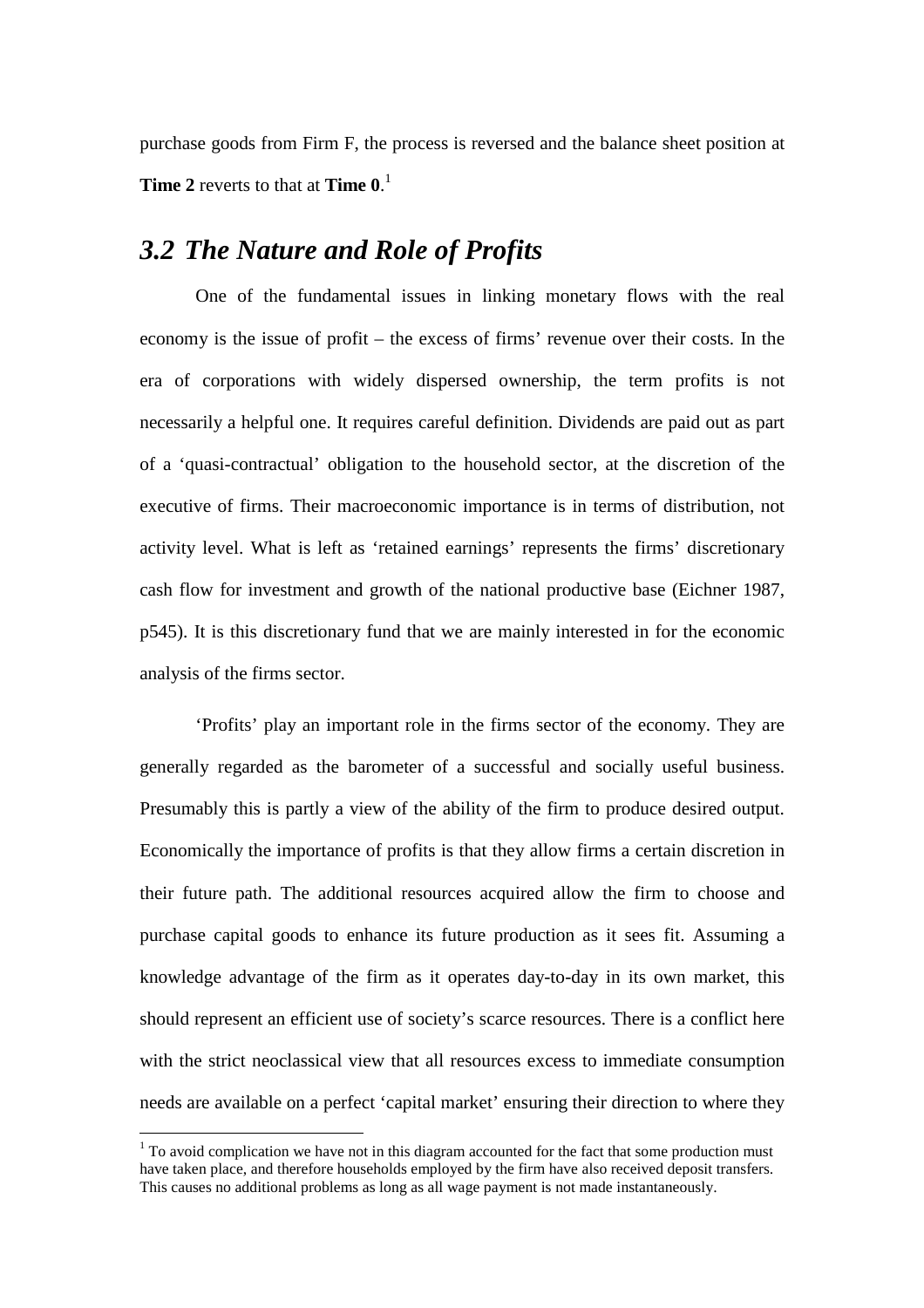will produce the greatest return. In this case, the retained earnings part of corporate profits would be of no significance as the direct use of saved financial capital would have a direct cost exactly equal to the opportunity cost of using retained earnings. This assumption allows neoclassical models to assume an identity between the savings of households and the economy's capital resources for investment and growth. This is an assumption with uncertain theoretical foundation:

> … [W]hat is being talked about is not a market for capital – the term connotes the set of markets in which investment goods industry sell their output – but rather a market for capital funds, or long-term credit….Once one begins to think in terms of a capital funds market rather than a 'capital market,' one must recognise that what firms must pay to obtain funds through that market is not the same as the return that can be earned by supplying it with funds. (Eichner 1987, p495)

This difference between the cost of finance and its return is because the established firm can earn quasi-rents from its intimate knowledge of its own technology and market position.

The automatic equation of household saving with the source of investment in firms' capital base in neoclassical models would appear to derive from the traditional picture of the sole trader whose income from his trading or manufacture is the excess of revenue over costs, and so in this sense is the same as his 'profits'. Any expenditure from this income devoted to building up his business would be directly at the expense of his potential income, and so it is quite correct that for such traders as a whole, their level of investment in their business is dependent on their saving. Even in this case unconsumed income might be held as gold in vaults rather than being invested in the business, so it cannot be said that saving and investment are equal in any finite time period.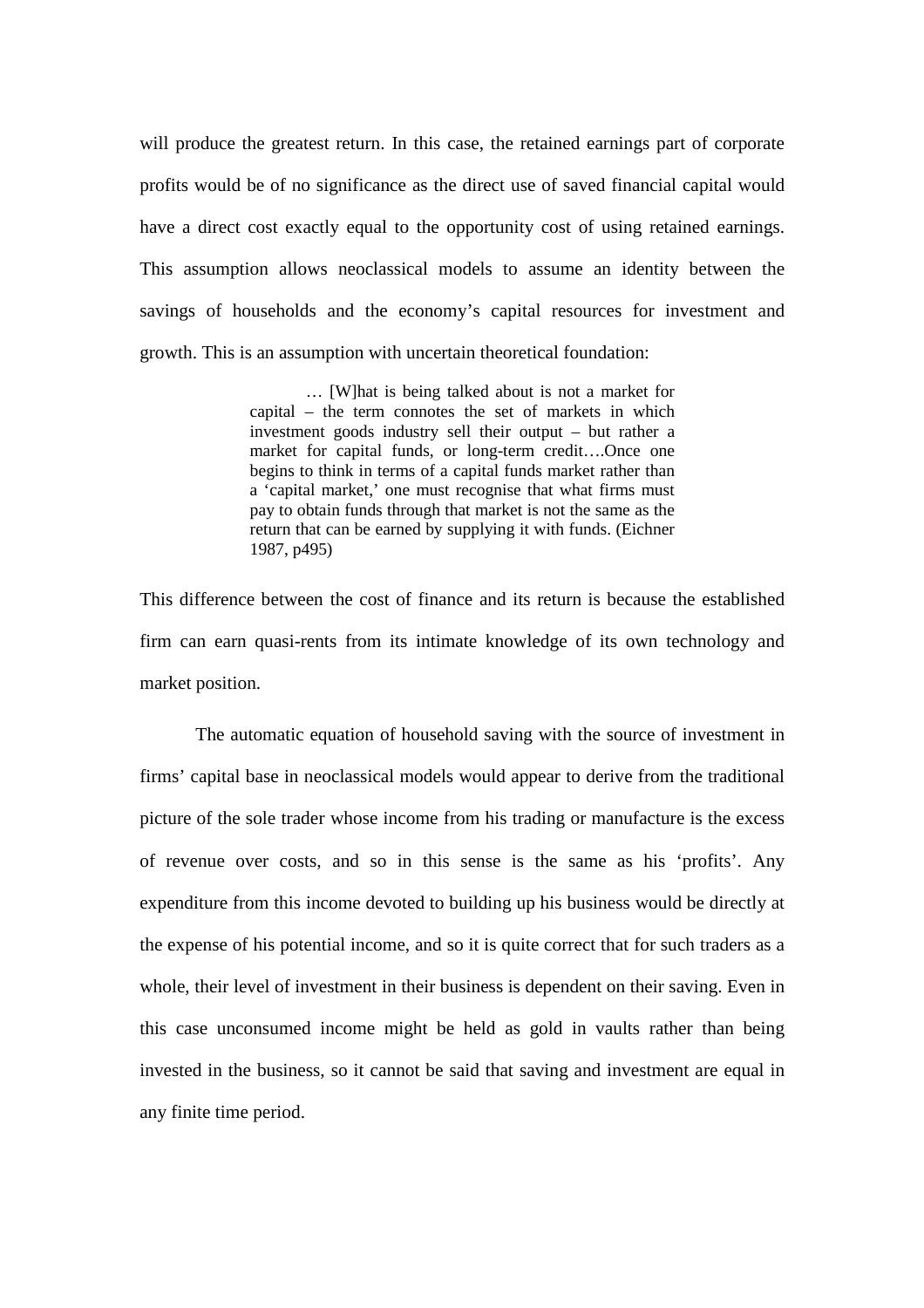In modern economies, with a clear distinction between the corporate and wage-earner sectors, the saving of wage-earners diminishes current consumption without leading automatically to increased physical capital. The holding of deposits may, at the margin, allow the issue of more loans by banks if they are short of reserves, but the deposits themselves cannot be used by the corporate sector. Other destinations for household saving include; government securities, where the money simply goes to reduce the deficit between government spending and taxation with no impact on productive capital; and the purchase of corporate bonds and shares which occurs mainly in secondary markets so that only the initial purchase price is available to firms.<sup>2</sup> According to monetary circuit theorists the main part of the motivation for the issue of corporate securities is actually to make up for the shortfall in loan repayment left by the holding of deposits by wage-earners. Funding of new investment for firms is mainly from retained profits.

## **3.2.1 Profits in a Monetary Theory of Production**

 $\overline{a}$ 

If our balance sheet view of the monetary economy is the correct one, then we are faced with a puzzle in explaining the ability of firms in aggregate to earn profits. In the model of monetary flows described up to now, the most in monetary receipts that any firm or aggregation of firms can earn in any production period or complete set of production periods is that quantity which they have borrowed and subsequently expended on wages and/or capital goods. It seems that under these circumstances the firm cannot earn a monetary surplus. But does the inability to earn a monetary surplus also imply the inability to earn a profit?

> Firms employ workers and pay them money wages. In spending their money wages, workers gain access to a fraction of the output, the size of that fraction varying

 $2$  Although functioning bond and stock markets are of benefit to firms in that they enable efficient trading of such securities and so may raise the value of new issues.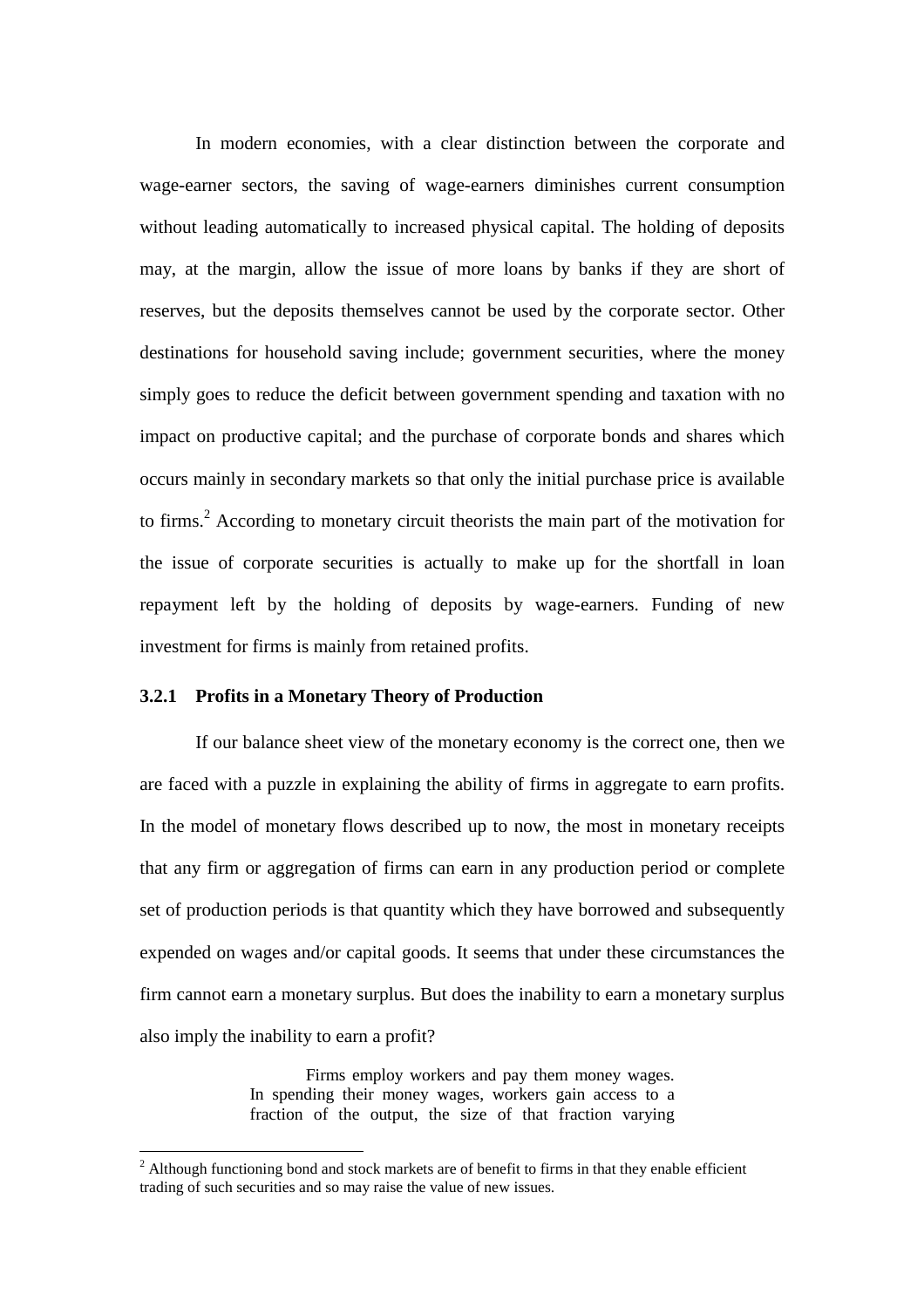according to the price they pay for goods in markets. Symmetrically, firms earn profits formed by the surplus of the price received for the goods sold over the wage-bill the firms paid out, allowing them and their backers to appropriate the complementary part of the output (Gnos 2005, p2).

In fact many proponents of the monetary circuit approach treat profit as additional real wealth acquired by firms, and it is not clear that this implies a monetary surplus.

> If we consider firms as a whole, their only external purchase is labour force. All other exchanges being external transactions, no further monetary payment is required. Only at the end of the production process firms buy capital goods to be used in the following period (Graziani 1989, p4).

Any addition to real wealth for a firm must involve pricing labour and capital inputs at lower than its output.<sup>3</sup> It does not necessarily follow that these price differentials are without the consent of wage-earners and capital goods suppliers. If they want to reap the social benefits of entrepreneurship and the risk-bearing services of the banks, then they have to accept the diversion of some part of output to reward at least the opportunity costs of those providing them. In this case the portion of real output retained by firms (or their owners) and banks is simply the economic profit required to keep them operating.

This leaves open the question of how it is possible for firms to purchase capital goods for money (as happens in a modern monetary economy). It can only be possible if there are both goods that are produced by the labour of wage-earners but not purchased by them, and firms have access to money to purchase them with. The pricing of goods above their wage costs (mark-up pricing) or the holding of money in the form of deposits by wage-earners will result in the first of these conditions, but not the second, since this money does not return to firms. To obtain the money to purchase goods additional to those purchased by consumers, firms must apparently

 $\overline{a}$ 

 $3$  There is thus the necessity for the firms sector as a whole to enjoy market power.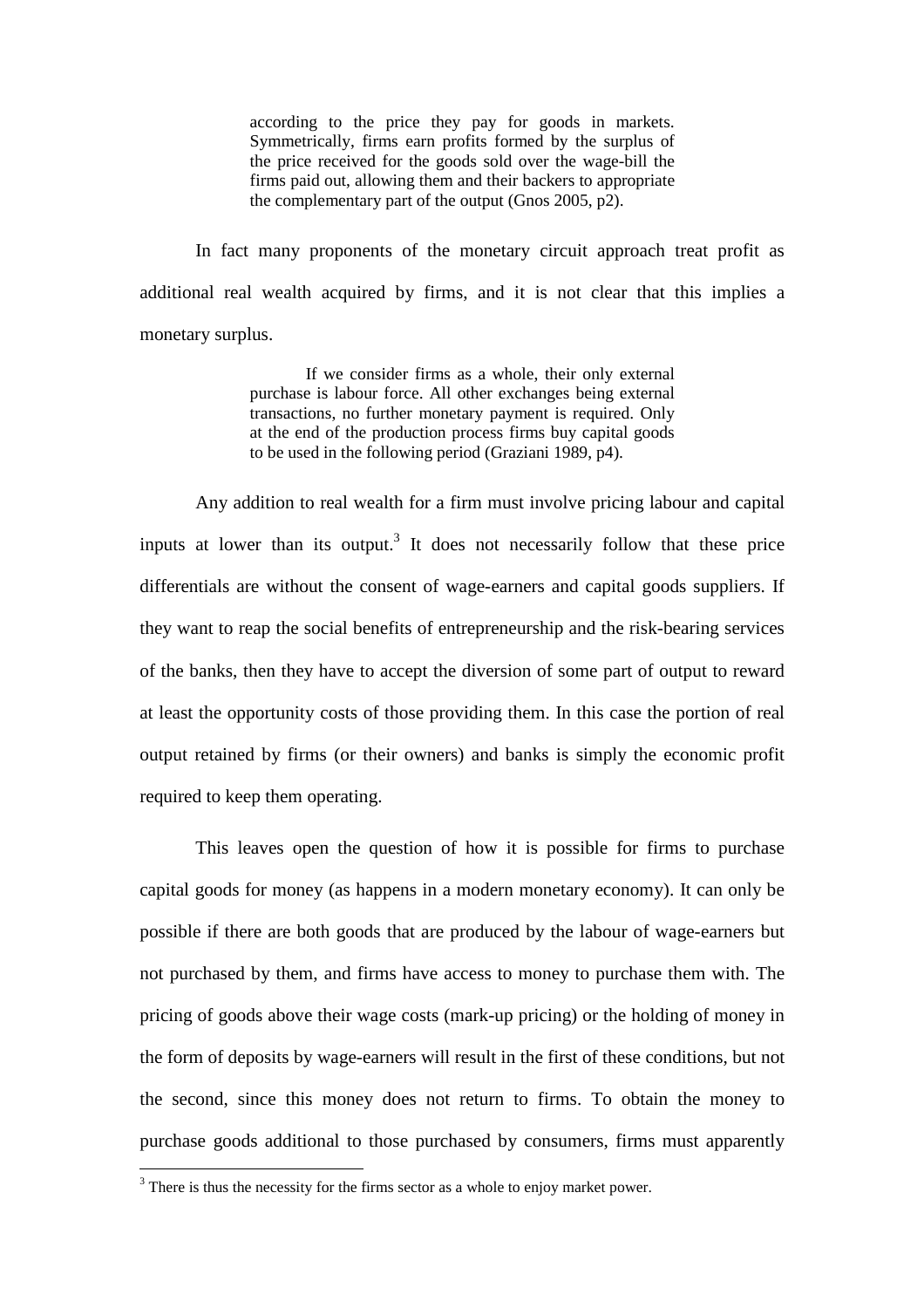undertake further borrowing without having repaid their original loan in full; a situation that if repeated will result in ever-increasing debt levels for firms.

Following from the assumption that the only expenditure of firms in aggregate is wages, and following the model of Kalecki in which consumption is determined as a residual of firms' investment (capital goods purchases) decisions, Graziani regards as the profit of firms the value of capital goods obtained in the way described above.

> [The] basic assumption [of neoclassical theory is] of an economic equilibrium determined by individual choices, with the consequent acceptance of the principle of consumers' sovereignty. In the circuit approach it is rather producers' sovereignty which prevails. (Graziani 1989, p13)

In an economy where only firms can borrow, any money received by firms must have been borrowed by firms. Thus in any period that includes both the issue and repayment of the loans that give rise to all money used in transactions considered, nominal expenditure must equal nominal receipts. Under these assumptions it is therefore not possible for firms as a whole to make a monetary surplus.

Yet capital is required to increase future output and is purchased from capital goods firms. Because of the nature of capital goods and the long-term consequences of their purchase they are undertaken in quite a different way from the purchase of labour and intermediate goods. These goods are characterised by their long planning phase, production to order, indivisibility (there is no point in building part of a new factory) and the fact that their purchase is funded for the most part from retained profits. Thus we can make the alternative assumption that their purchase is not part of the cycle in which their funding is obtained, and so retained profits are seen as a monetary surplus at the end of the current production cycle.

The picture is complicated by the fact that capital goods firms too wish to expand, and indeed they must do if the growth rate of the consumer goods sector and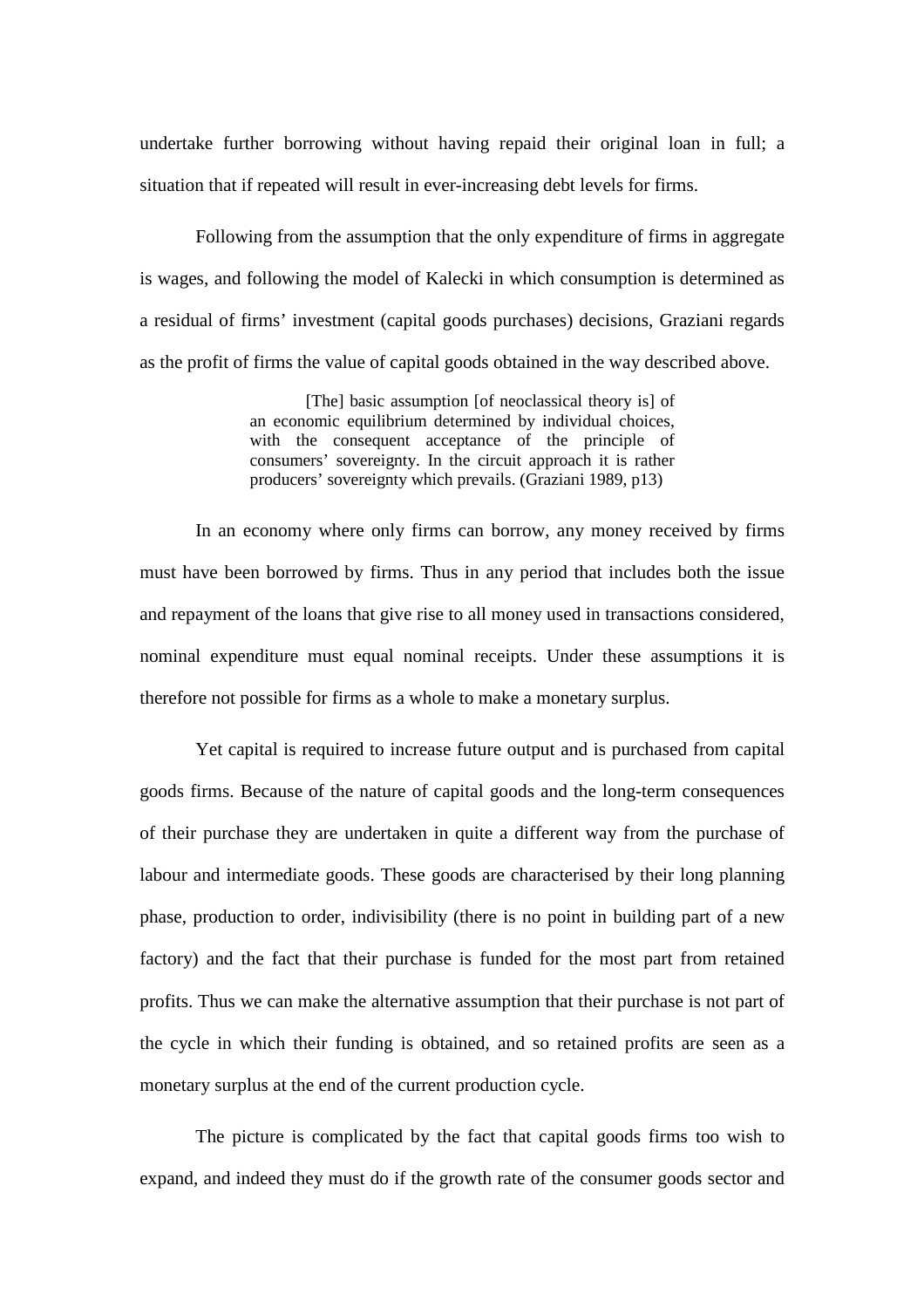the economy is to increase. So, in this case, capital goods firms *too* must accumulate a monetary surplus. What are the possible solutions?

# **3.2.2 The Overlapping Time-periods Explanation of Profits**

Gnos rejects the Kaleckian explanation of Graziani.

One can rightly suppose that firms borrow money from the banks and spend in advance the profits they expect to make. But this is not sufficient to solve the problem under discussion: being anticipated, the formation of profits is not explained but presupposed. (Gnos 2003, p333)

His explanation of the profits of firms (both real and nominal) is that they can arise because production processes overlap each other, although he does allow the possibility that '…although profits are gained from sales firms can spend them in advance thanks to bank loans.' (Gnos 2003, p335) The implication must be that in the real world we can never go back to the beginning of each series of transactions, and so that at any arbitrary point in time we will find firms already in possession of funds from previous circuits over and above that which they require to pay their wage bill. But as we have already argued, it should be a test of any candidate theory of money that it is able to explain the coming into being of money, and we cannot do that for the money that appears as profits. A further objection to Gnos's explanation is that it cannot account for how any given level of aggregate profits can increase over any observed period. In fact the only way they can do so if they are the only recipients of bank loans is to borrow the funds they require to purchase capital goods from other firms.

# **3.2.3 The Graziani Model of Profits**

Graziani (1989, 2003) insists on a clear distinction between the *financing of production* and the *financing of investment.* Firms' initial finance for production must cover all the labour *and* capital costs of their plans, whether their production is of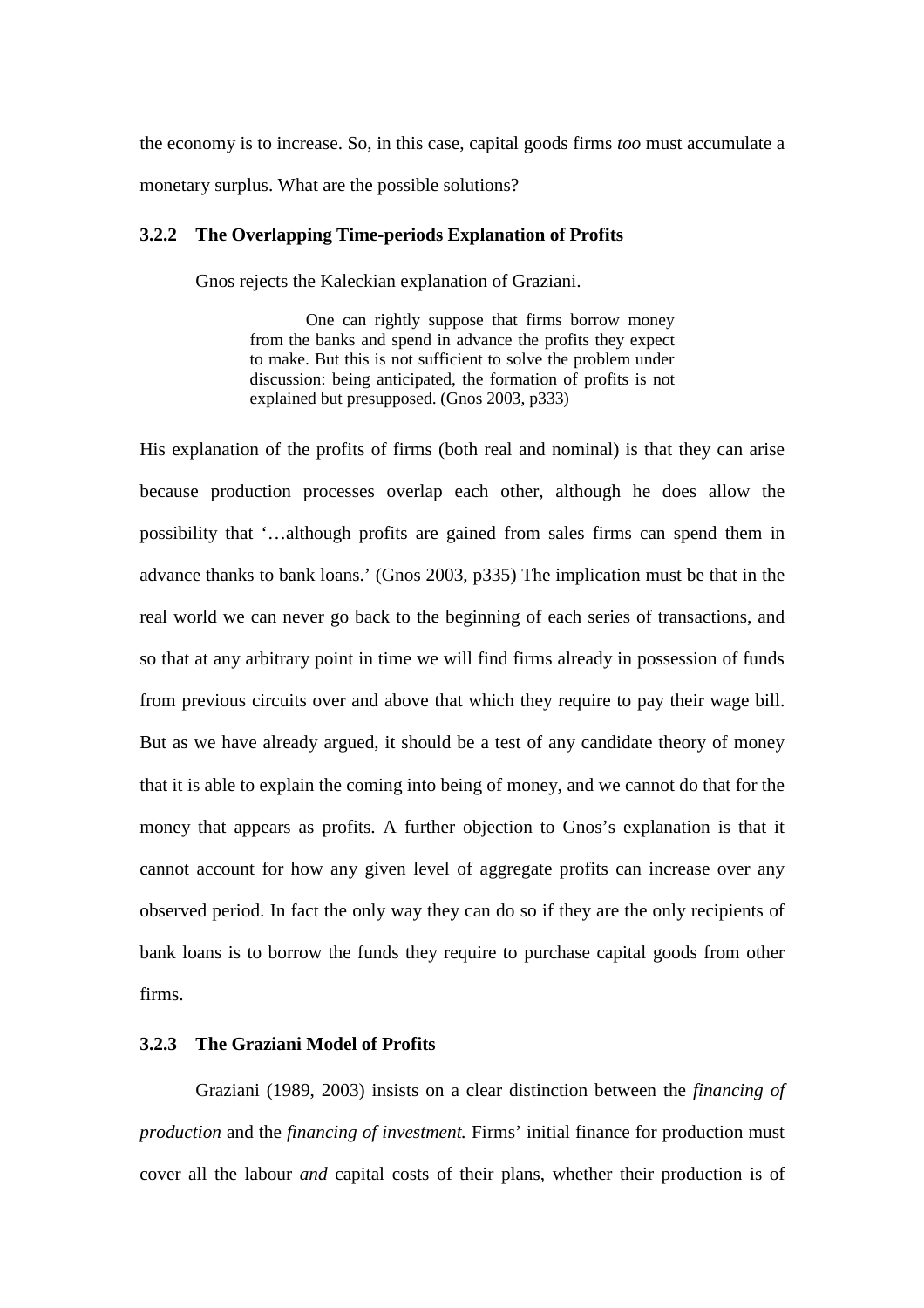consumer or capital goods. Once all payments have been made this finance returns to firms via the commodity or financial markets and so is destroyed as firms repay their initial debt to the banks. As it returns this money is transformed into the 'final finance' that allows firms to repay their debts, irrespective as to whether the final finance has been obtained from the sale of commodities or of securities.

Investment is only financed by the sale of newly produced capital goods. This can occur in two ways: either by the direct exchange of capital goods among firms, which they purchase with their production profits; or indirectly by the sale of securities to savers on the financial market. In this way investment always finds its final finance in saving.

The resulting distribution of income is based on the 'Keynes-Kalecki' principle, by which firms are monopolists in the market for consumer goods. As a consequence they can set their own profit margin and determine the distribution of income between wages and profits. Prices of consumer goods are set at the level that ensures that the quantity of these goods demanded are equal to the amount firms wish to produce and sell. While wage earners can spend no more in aggregate than the total wage bill, the expenditure of firms is only limited by the amount of bank credit they can obtain. We must adopt a model of the firms sector in which rather than viewing it as an integrated entity, there are multiple firms exchanging capital goods among themselves. Wage earners do not consume all of their income but save some of their income in the form of securities.

Graziani states his assumptions as follows:

If we consider firms as a whole, their only external purchase is labour force. All other exchanges being internal transactions, no further monetary payment is required. Only at the end of the production process firms buy capital goods to be used in the following period. (Graziani 1989, p4)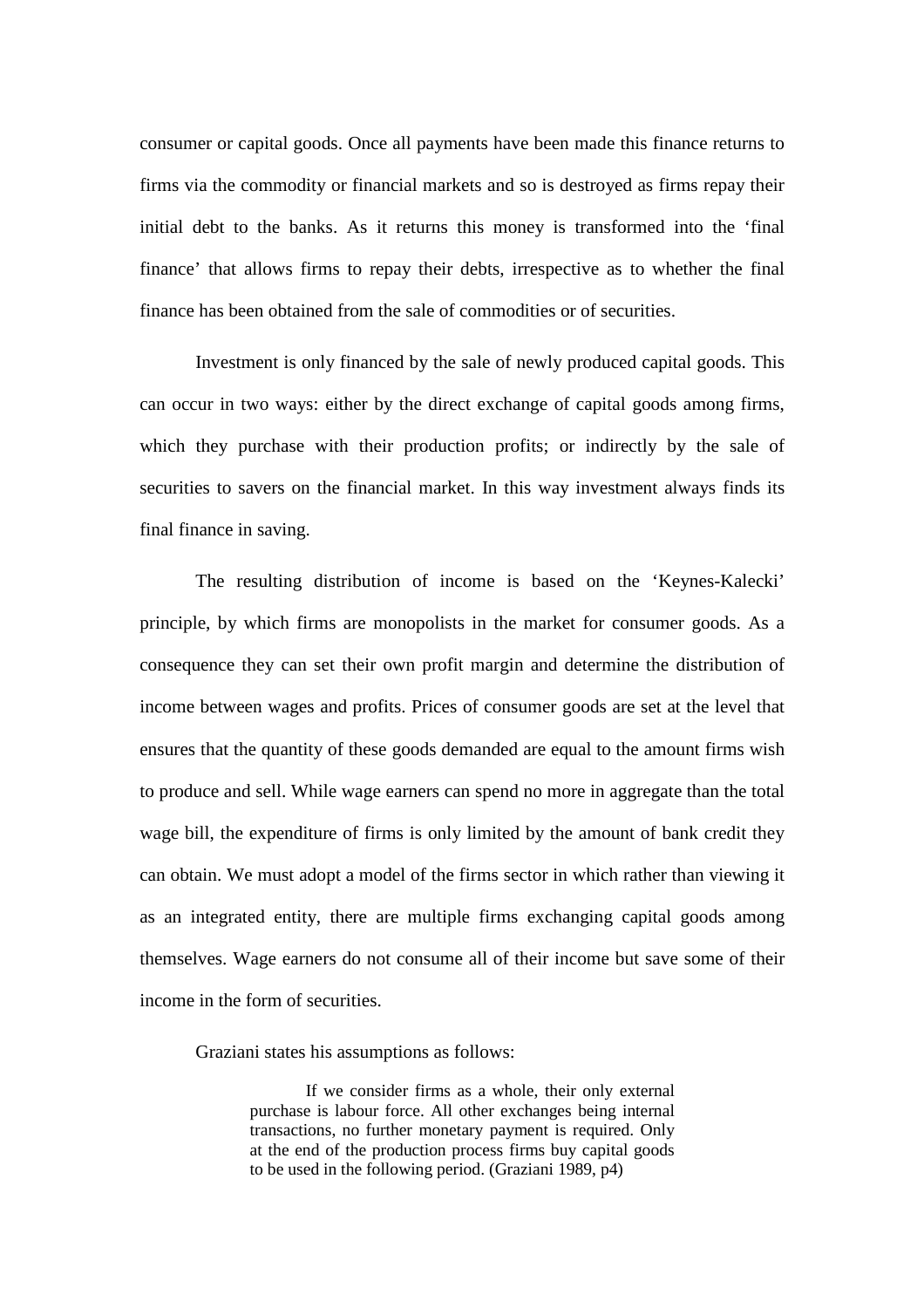This 'wage postulate' we assume to be partially true in the sense that we can regard the consumer goods and intermediate goods sectors as an integrated unit where with in the production cycle all costs end up as wages for workers within the combined sector. If only the money used to pay the wage-bill is considered, any monetary loss incurred by a single firm must be balanced by an identical profit earned by some other firm. Thus firms as a whole don't make losses or profits.

Graziani (2003) describes his model in formal terms as follows. There is a single product used both for consumption and as the capital used in production. Aggregate supply is given by

$$
X = \pi N, \tag{3.1}
$$

where *X* is the total production output of both consumption and capital goods,  $\pi$  is the average productivity of labour and *N* is total employment. Aggregate real demand *Y* is given by

$$
Y = C + I, \tag{3.2}
$$

where *C* is aggregate real consumption of wage-earners, and *I* is aggregate real investment. Since

$$
C = c(wN + iB), \tag{3.3}
$$

where *c* is the propensity to consume of wage earners, *w* the money wage rate, *i* the percentage yield on securities (bonds and equities), and *B* the nominal amount outstanding of securities issued by firms; and *I* is given by

$$
I = b\pi Np \,,\tag{3.4}
$$

where *b* is the fraction of aggregate product firms decide to acquire as capital, and *p* is the market price of production.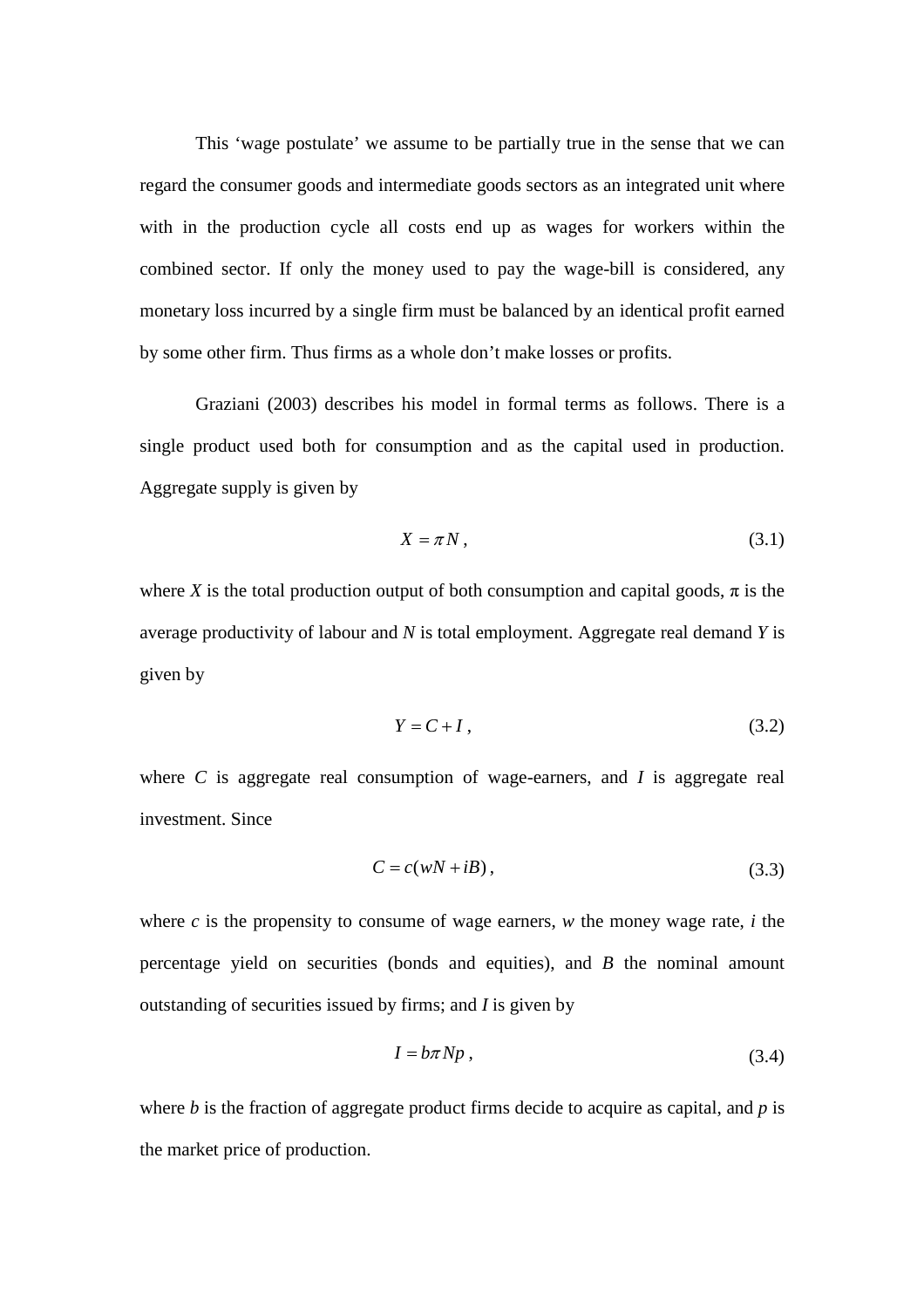Given an equilibrium between demand and supply,

$$
\pi N p = c(wN + iB) + b\pi N p , \qquad (3.5)
$$

this equation can be rearranged to give the equilibrium price

$$
p = \frac{c}{1 - b} \left[ \frac{w}{\pi} + \frac{iB}{\pi N} \right].
$$
 (3.6)

Since the term in square brackets represents the total monetary cost of production (wages plus interest costs per unit of product), the factor  $c/(1-b)$  represents the ratio of receipts to expenditure. This shows how, by having the power to set the price of goods, the firms sector as a whole can acquire for itself a proportion of output. Profits are thus totally independent of the abilities or performance of entrepreneurs. Profits are only due to the fact that firms as buyers with unlimited purchasing power are able to acquire the share of real product satisfying their production and investment plans. This shows that money prices do not depend on the quantity of money, but on the propensities to save and invest and on the level of money costs (wages and interest on securities) (Graziani 2003).

The average real income of wage-earners is

$$
\frac{1-b}{c}\pi\,,\tag{3.7}
$$

and real consumption is

$$
(1-b)\pi\,. \tag{3.8}
$$

Thus both depend on the average productivity of labour and the share of total output firms wish to acquire for their own use (investment).

The rate of return on expenditure  $r$  is given by the ratio of the monetary surplus to the monetary cost of production: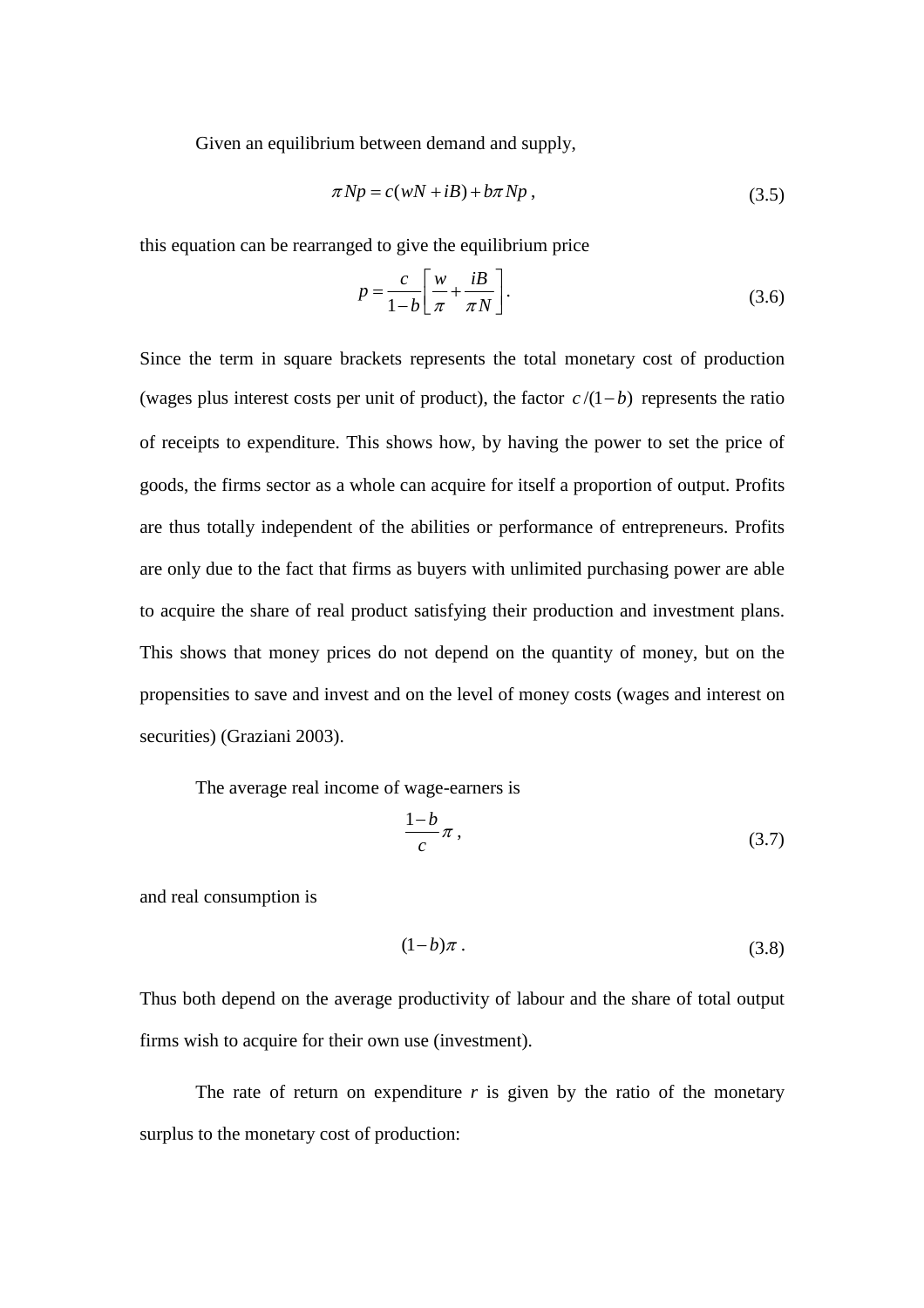$$
r = \frac{\pi N p - (wN + iB)}{wN + iB}
$$
  
\n
$$
\Rightarrow r = \frac{(c - 1)(wN + iB) + b\pi N p}{wN + iB}.
$$
  
\n
$$
\Rightarrow r = \frac{c}{1 - b} - 1 = \frac{b - s}{1 - b}
$$
  
\n(3.9)

So we see how this depends on the level of money prices, but not on the interest rate for securities. As the firms aim to extract more output their rate of return increases. Thus the limit to firms' rate of return is not an economic one, but a socio-political one of how much they can enforce a lowering of workers' real wage and consumption.

For the vast majority of firms, the acquisition of a portion of their own output is of no benefit in increasing their own future output. Not only do firms generally need to exchange these 'surplus' goods with other firms for the most part the goods they wish to acquire themselves are of a particular nature. These 'capital goods' are manufactured for the most part by a particular sector of firms; the 'capital goods' sector. Parguez (2004, pp 264-266) accounts for the acquisition of capital goods by the firms sector similarly to Graziani, although he gives more emphasis to the role of banks in insisting on a particular real rate of return that the firms must adhere to this follows from the nature of firms, which exist to grow capital, and thus must make money profits. Firms borrow from the banks in two tranches or 'rounds'; one for the payment of wages which workers can exchange for a pre-determined output of consumption goods, thus allowing the firms to extinguish this debt, and one for the purchase of additional output of capital goods by the firms themselves. This allows capital goods firms to repay their debt, and leaves firms holding an additional amount of real wealth in the form of new capital goods.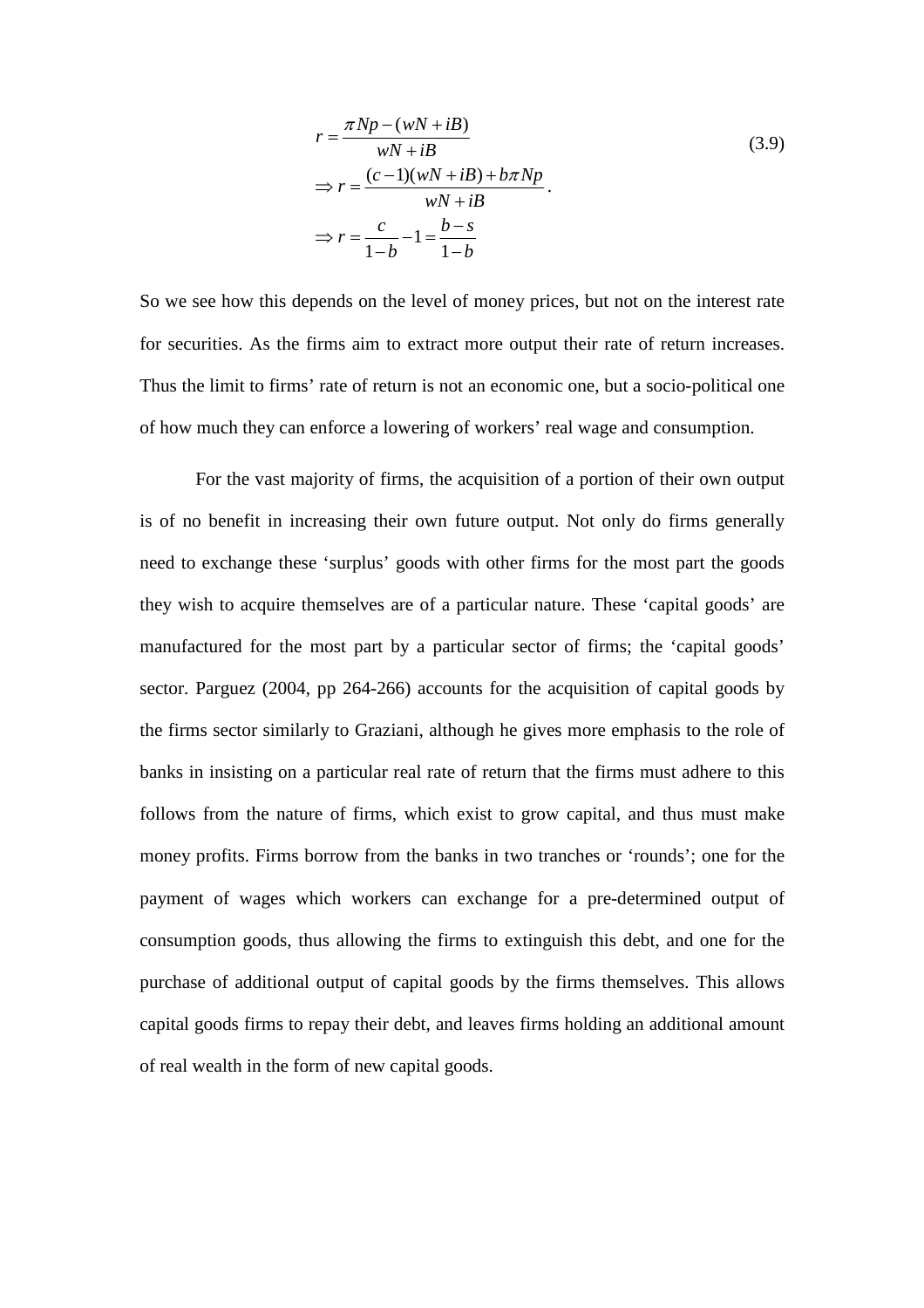#### **Borrowing for Investment**

Most circuitist writers do take the view that capital goods too are purchased with borrowed funds.

> In order to buy finished goods, firms need finance as much as they need finance for paying the wage bill in the labour market.' (Graziani 2003, p99)

Once the capital goods purchases are made, loans can be repaid by the sector as a whole. This is the source of firms 'purchasing power which is in principle unlimited.' (Graziani 2003, p100). Aggregate profits are predetermined by investment expenditures, and firms as a whole receive as profits the amount of money all of them have individually borrowed from banks as credit to carry out their bids on the future as they are embodied in their acquisition of equipment goods (Parguez 1996). The nature of the payment system in a modern monetary economy requires that initial bank finance must go toward the purchases of all types of production, both of consumption and of capital goods (Seccareccia 1996). The discrepancy between the consumer and capital goods sectors in their ability to earn a monetary surplus in the circuit means that

> The only satisfactory solution must be one in which bank loans to firms are extended so as to include the money profits to be realised in *both* sectors. (Seccareccia 1996, p407) (Our italics.)

## **3.2.4 The Statistical Evidence for a Monetary Surplus**

There is a variety of empirical evidence that confirms that internally-generated monetary surplus is of prime importance for firms' investment. First we must examine how such surplus is calculated. For the UK national accounts, gross operating surplus for the non-financial corporate sector is derived by adding subsidies received and subtracting the compensation of employees and taxes payable on production from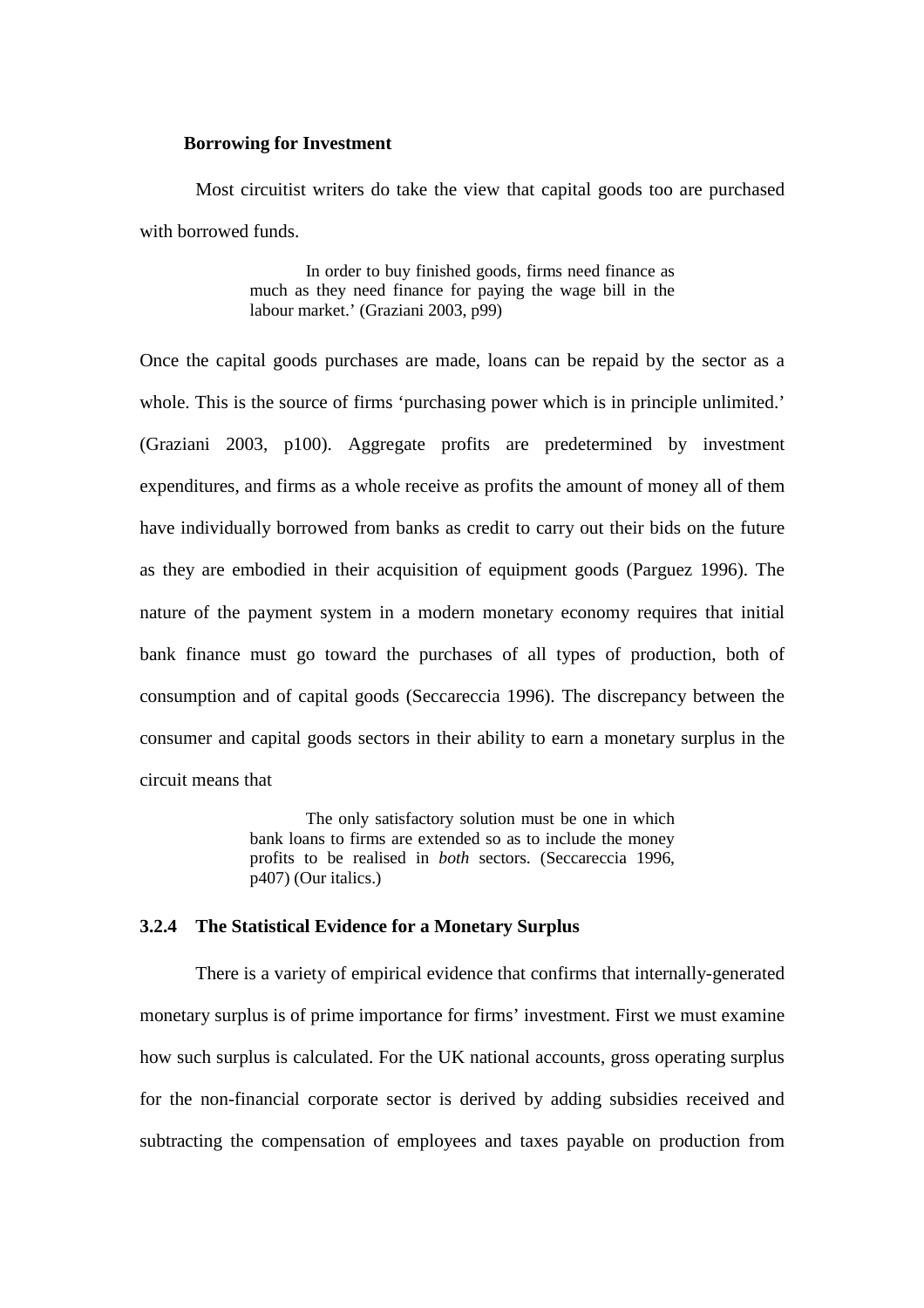value added by the sector.<sup>4</sup> Since it is clear that subsidies, employees' compensation, taxes and property income involve monetary transfers, we can restrict further analysis to the elements of value added. Value added is determined in the national accounts by subtracting the value of intermediate consumption from output. Since the value of intermediate consumption is determined from annual purchases inquiries we can see this too is a monetary transfer. Output includes sales of own production, changes in inventories and work in progress, output not sold on the market<sup>5</sup> and output retained by firms for their own final use. It is only in the latter three categories that any doubt arises as to whether monetary transfers have taken place. In the case of inventories, the national accounts specifically exclude gains from appreciating prices of inventories by calculating their value not on historic cost, but on replacement cost at the time they are used or sold. Thus we are left with the conclusion that only within the categories of output not sold on the market and output for own final use will we find 'profits' of firms that are not matched by monetary transfers.

We also find that in the UK and the US, total discretionary wealth frequently exceeds total spending on investment. For  $2004$  the internal funds<sup>6</sup> of US non-farm, non-financial corporations amounted to \$940.9 billion, whereas capital expenditures were only \$861.0 billion.<sup>7</sup> For the same year the gross disposable income<sup>8</sup> for the UK private non-financial corporations sector was £123.8 billion, but gross fixed capital formation only £100.3 billion.<sup>9</sup>

 4 According to *UK National Accounts Concepts, Sources and Methods* (Office for National Statistics 1998).

<sup>&</sup>lt;sup>5</sup> Includes sales to units within the same enterprise and payments to employees in kind.

 $6$  Profits + capital consumption allowance – taxes and dividends

<sup>7</sup> *Federal Reserve Board 2005, Z1 release, table F102*

 $8$  Gross operating surplus + property income – interest, dividends, taxes and transfers

<sup>9</sup> *National Statistics 2005, National Accounts, tables K1 and K2*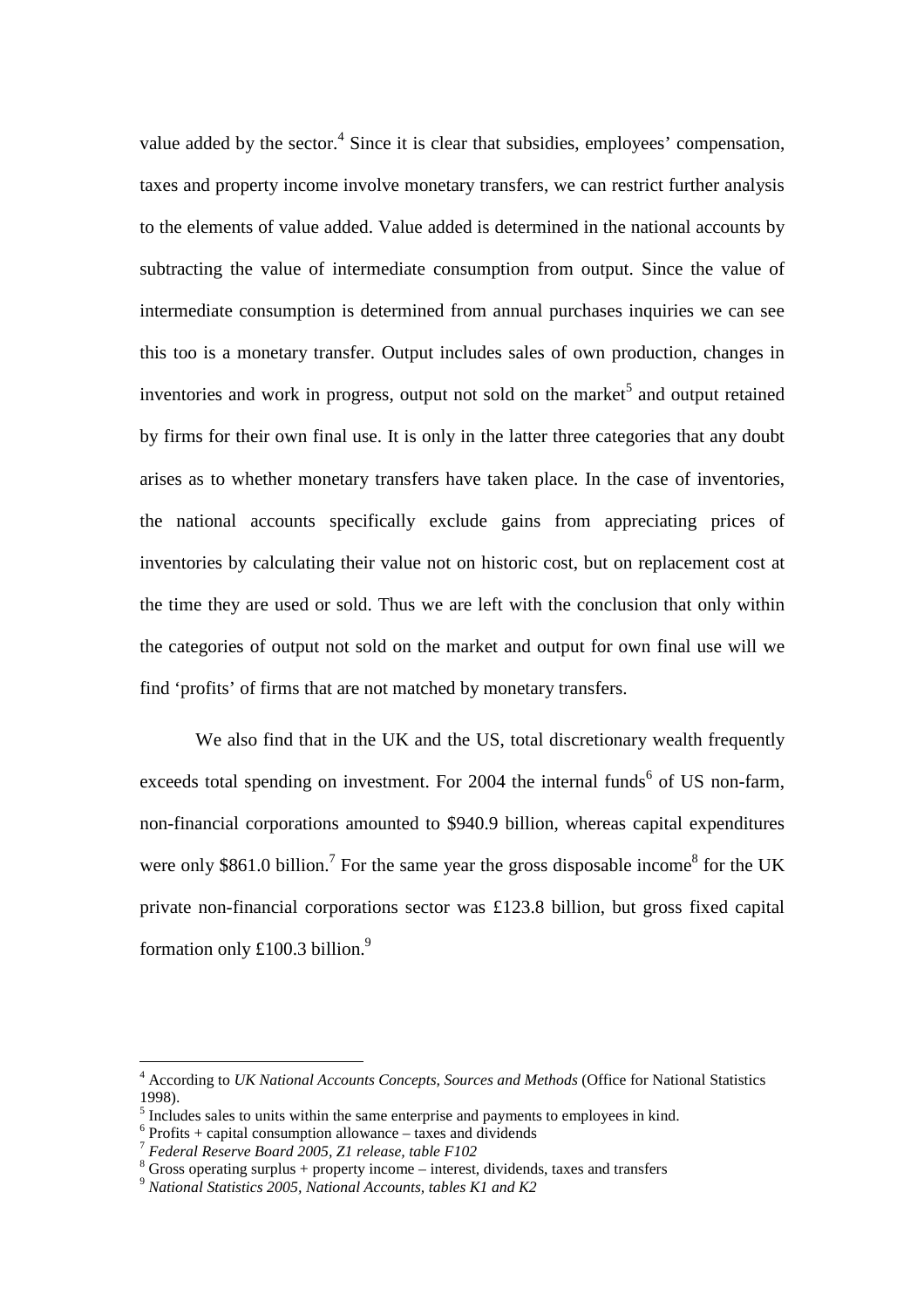In 2003, the most recent year for which these figures are available, market output for the UK economy was £1,723.6 million (84% of total output), output for own final use £79.3 million (4% of total output and mainly produced by the household sector) and other non-market output calculated at £259.0 million (13% of total output and mainly produced by the government sector). The nature of nonmarket output means that for corporations it is more or less matched by costs that are subtracted from profits, but own final use must be balanced by an entry for fixed capital formation as corporations have no final consumption. Thus if we subtract output for final use from gross disposable incomes for non-financial corporations we have a measure of their monetary surplus. For 2003 this gives a monetary surplus of £108.1 billion. We are left with the conclusion that the *non-financial* corporate sector, at any rate, does indeed realise a monetary surplus at some time *before* purchases of capital goods are made in each period, which means that the funds to do so may have been held over from the previous period or may circulate more than once. This is not to say that the total monetary surplus of any period is necessarily held in money form at any time.

Moreover, it is an empirical fact (Corbett and Jenkinson 1997) that firms do not generally spend their profits in the same period as they acquire them, and they may indeed accumulate funds for several periods before making a major investment.

## **3.2.5 The Dual Circulation Explanation**

The best explanation of monetary profit is that money is recycled to be spent on capital goods in the period between its receipt by firms and its use by the latter to pay off their debt to the banks. In theory this is possible, because any money spent by firms on goods purchased from other firms returns to the firms sector via wages of the employees of capital goods firms and so is available to repay debts. This a similar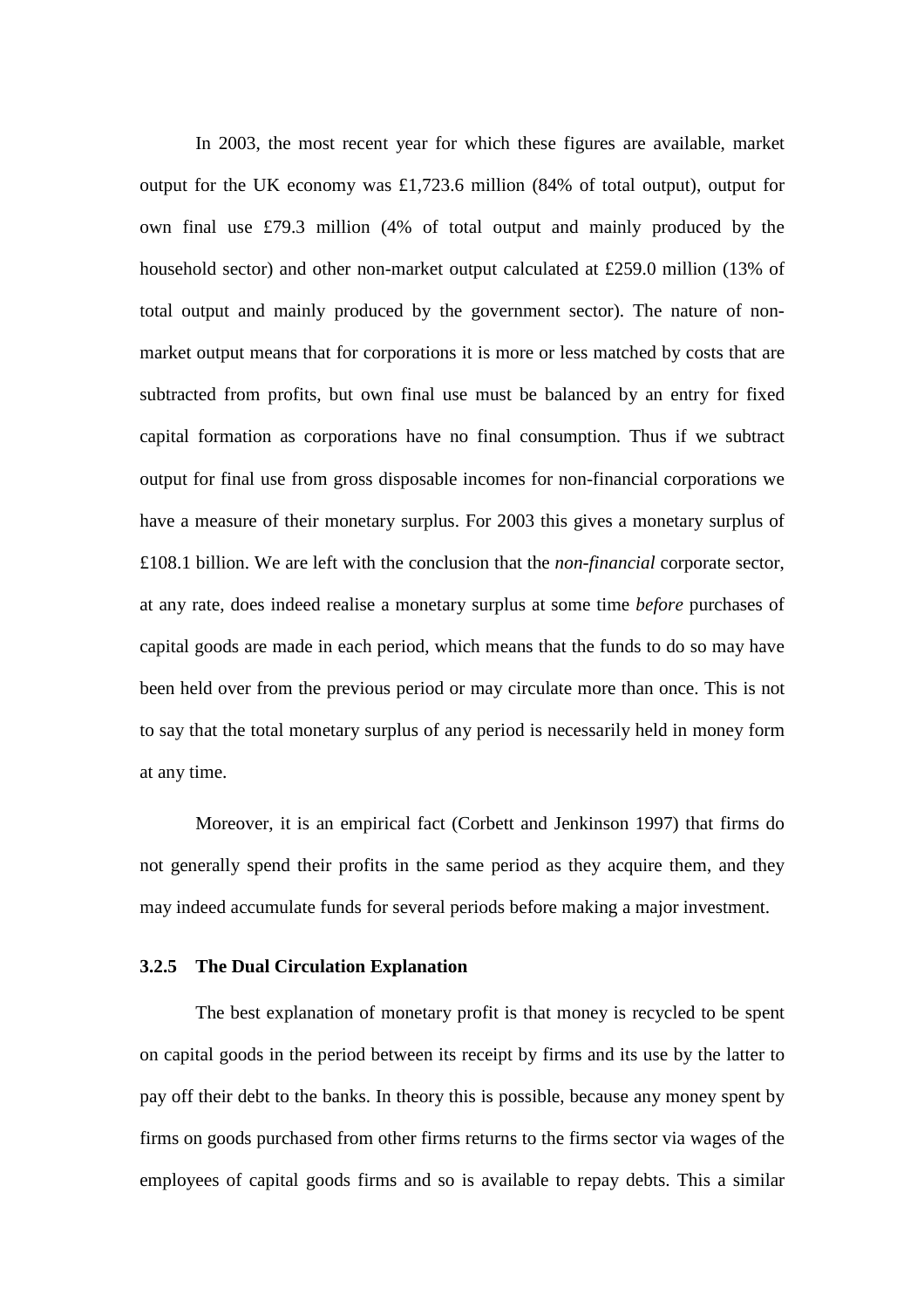solution to that of interest payments. In the real economy, however, there is bound to be a delay in the return to firms of the money they have spent on capital goods, and so in effect they are extending the period of their bank borrowing – which is precisely equivalent to taking out a new loan of the same quantity.

If we follow Parguez (2004), Renaud (2000), Seccareccia (1996) and Nell (2004) and divide firms into consumer goods and capital goods firms, then it is possible to account for the profits of consumer goods firms from the wage bill of capital goods firms. We can show this formally as follows. If the money borrowed by the consumer sector is  $M_c$  and this is equal to the wages of the consumer sector  $W_c$ , then assuming no saving on the part of wage-earners, then the total receipts of the consumer sector are  $W_c + \pi_c^m$ , where  $\pi_c^m$  is the monetary surplus earned by the consumer goods sector. The capital goods sector borrows  $M_l$ , and pays this out in wages *W<sup>l</sup>* . Again assuming no saving, these wages are spent on consumer goods, thus forming part of receipts for the consumer goods firms. Thus

$$
W_c + \pi_c = W_c + W_l, \t\t(3.10)
$$

and so

$$
\pi_c = W_l. \tag{3.11}
$$

This can account for the profits of the consumer sector in theory, although there remains an issue of timing; given the nature of capital goods as described above, how can capital goods firms start their production process *before* the consumer goods sector has realised a monetary surplus? The profits of the capital goods sector remain in any case completely unaccounted for. If consumer goods firms' profits  $\pi_c$  are spent on capital goods then it is clear that the capital goods firms can repay their borrowed wage bill.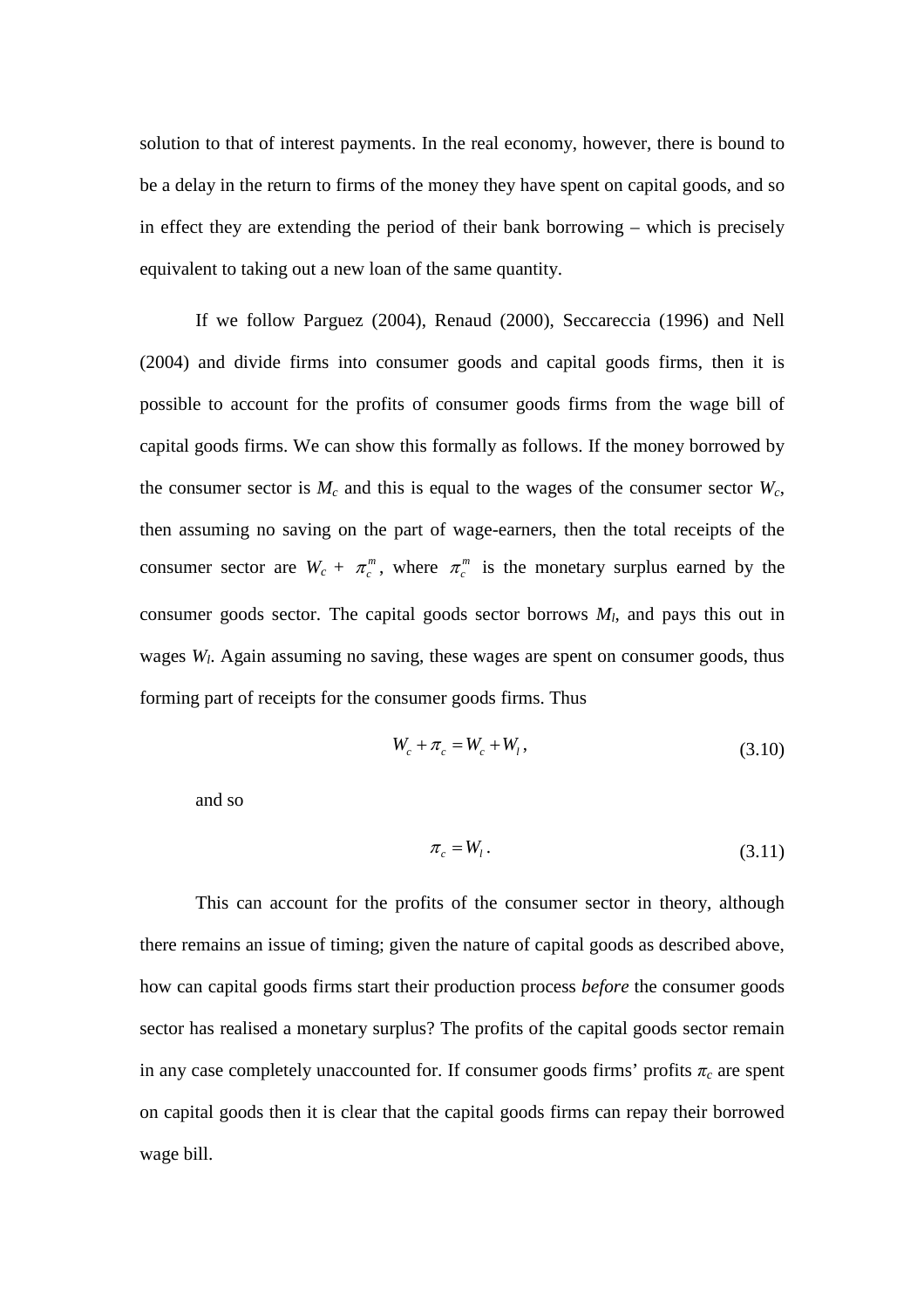To understand the role played by lending or a flow of money from a particular source, we must understand that we are dealing with a monetary economy i.e.: an economy where virtually all transactions of significance are carried out using money, and so for those transactions to take place money must be in the hands of the purchaser of a real good *immediately preceding* that purchase. This only makes sense if transactions are considered sequentially in the way that the monetary circuit approach does. The real economy consists of overlapping transactions and circuits which have started at different times, so it may seem unhelpful to isolate individual circuits. But unless we do this it is difficult to analyse how the flow of money – where it comes form and where it goes - affects the economy.

> An account of why money is held does not explain how money is used. An account of the demand by individual agents for (real) cash balances (the average demand over a period) tells us nothing about the sources and destinations of inflows or about their regularity. The approach assumes that balances are attributable to individual decisions, based on preferences, and does not consider the way agents interact with each other as they carry out their duties according to their institutional roles. (Nell 2004, p174-5)

In particular, the problem of accounting for the flow of a particular sum of money arises each time there is an *increase* in the firm's financial input that is converted into an additional profit. While we can account for a greater than one for one productive increase by a firm's position on an increasing returns portion of its production function, no such explanation can suffice to account for an incremental increase in monetary profit.

Nell explains the two-sector solution as follows. The first sector is that of the equipment sector, the second that of the consumer sector. This recognizes that ultimately, the overwhelming expense of the productive sector as a whole is spent on labour; even that of the mining and extractive sector. In the case of two sectors, it can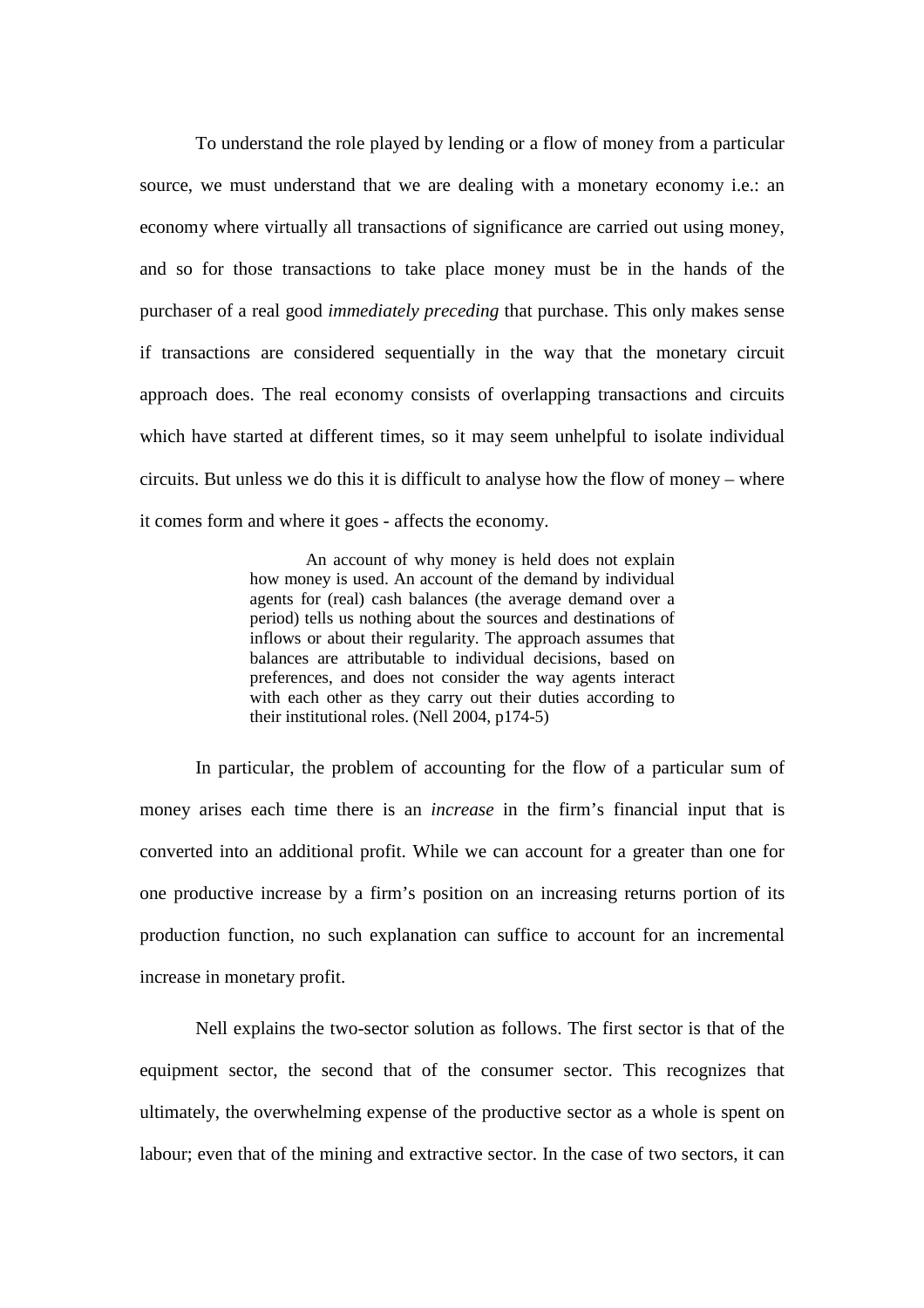be postulated that the consumer goods sector earns its profits in the form of the wages paid to the employees of the equipment sector, since these must be paid to the consumer sector to acquire the means of support. Thus the consumer sector borrows to pay its wage bill, but can pay for its supply of equipment goods with the money received in payment from the workers of the equipment goods sector. The problem is thus solved arithmetically, since the initial finance borrowed by the capital goods sector to pay its wage bill passes through both sectors before returning to the equipment goods sector to allow it to repay its debt. Even this leaves the equipment goods sector without profit, so that no increase in the production of equipment can take place. The solution to the problem is that the capital goods sector is further subdivided so that each subdivision provides the profit for another until we reach the machine tools sector (Nell 2004).

A problem with this approach may be that in the real economy it is sometimes difficult to distinguish 'capital goods' and 'consumer goods' firms. Construction firms may build dwelling houses and factories; food manufacturers may supply supermarkets and plant canteens. Because of this the sequence of production is not as clear-cut as Nell suggests. Because of this we cannot be sure that money can always complete the double (or greater) circulation necessary to ensure that the consumer goods firms have their monetary surplus when their wage-bill loans come due. Thirdly Nell's conception of the machine tools sector that 'makes its own capital goods' seems somewhat far-fetched. It is unlikely that machine tools firms actually build their own factories! A more plausible explanation is that consumer firms pay more than cost price to capital goods firms, so as to share the recycling of money across both consumer and capital goods sectors.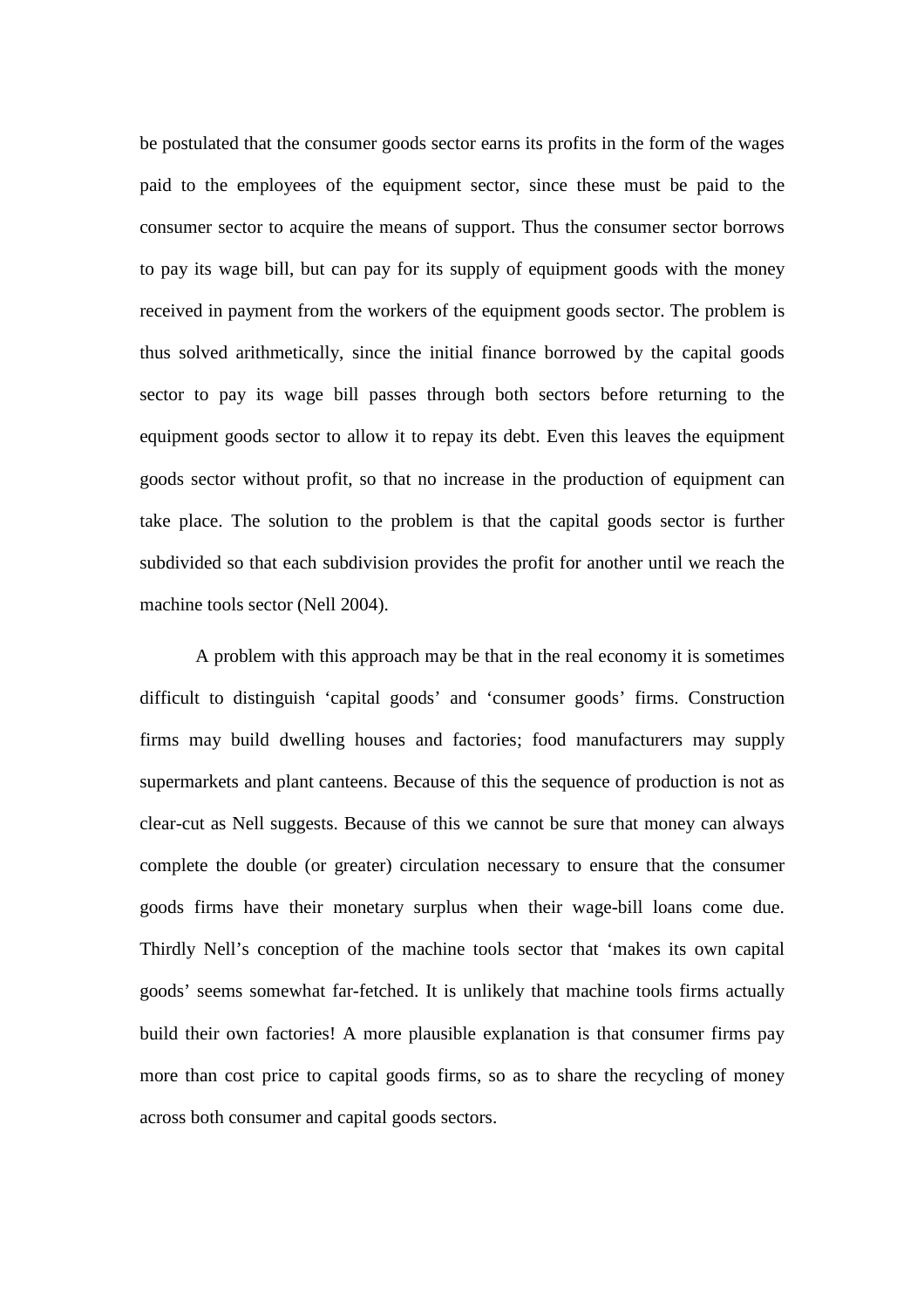We illustrate the dual circulation solution to profit flows in **Figure 3.7**. At **Time 0**, a £100 loan has been paid to consumer goods firm F1, and a £10 loan to capital goods firm F2. A **Time 1**, it is assumed that the capital goods firm has paid out to its employees the full value of the loan. This shows up as an addition to the household deposits of Bank A. At **Time 2**, if Firm F1 has produced enough goods, then these households can purchase consumer goods transferring their deposits to those of Firm F1. At **Time 3**, Firm F1 uses this revenue to purchase capital goods when Firm F2 has finished their manufacture. At **Time 4** Firm F1 has completed its output and sold the rest to its own employees. This allows both firms to repay all of their loans at **Time 5**.

## **3.2.6 Other sources of cash surplus for firms**

Firms may have a cash surplus that fluctuates irrespective of profit flows. Circuit theorists in general ignore borrowing for speculative purposes and borrowing for consumption (including housing consumption) by wage-earners (Fontana 2000). However as we argued in Chapter 1, there is a potential real gain from such borrowing, so that it can fit into the triangular relationship. Clearly the uncertainty involved in speculation and the long timescale and discounting effects in the case of consumption lending mean that the expected income to repay such loans is even more fragile than that for production loans. And when speculative loans are being used to purchase existing assets rather than new ones, there is a strong risk of speculative bubbles developing, as values spiral upwards (Dow 1993). We will come back to this issue in the context of expectational failure in Chapter 6. Speculative borrowing and consumption borrowing are also important because they provide a source of additional money receipts for firms, increasing their chances of making a money